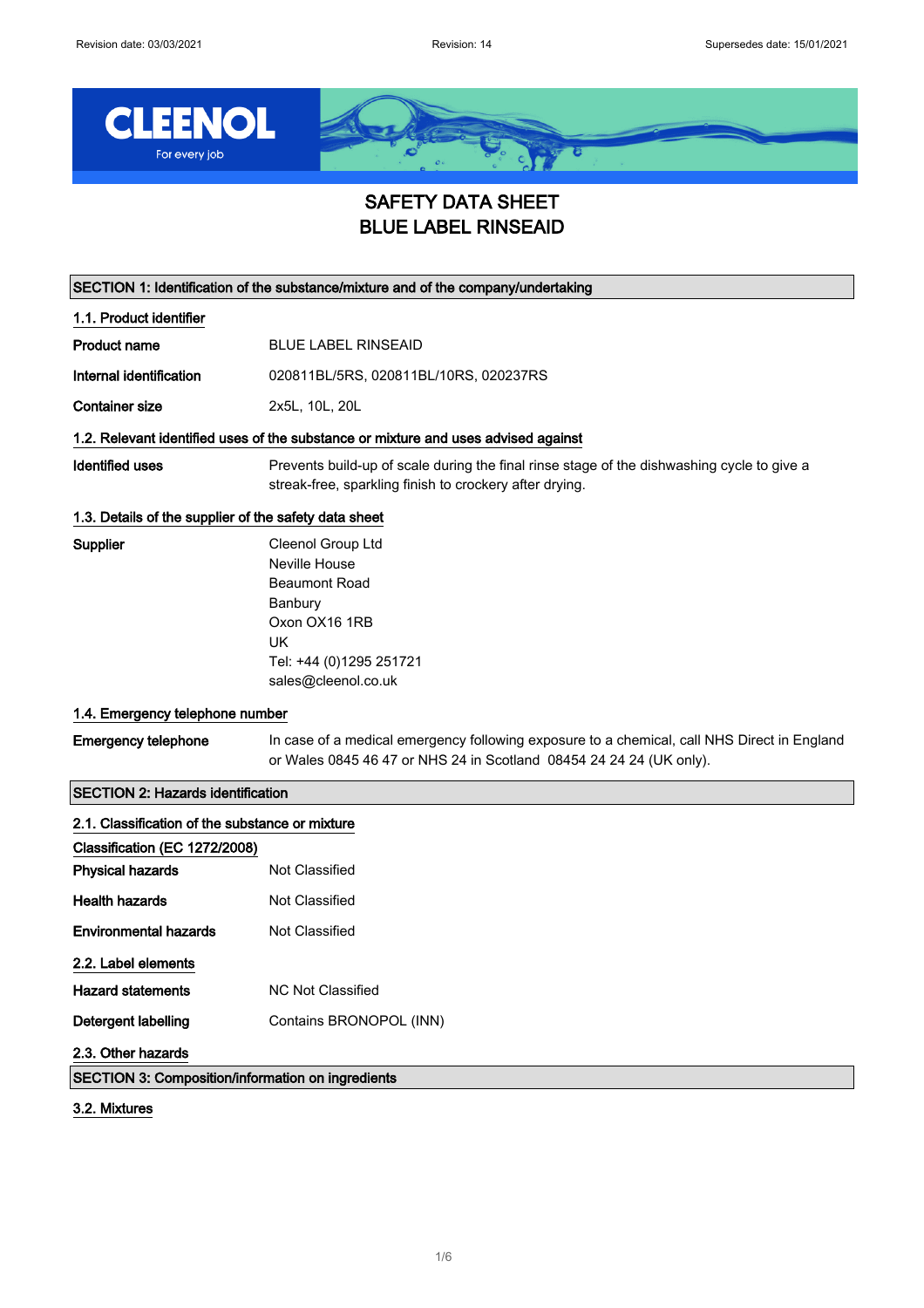1-5%

# BLUE LABEL RINSEAID

### ALCOHOLS, C9-11, C10-rich, ETHOXYLATED PROPOXYLATED

CAS number: 154518-36-2

### Classification

Skin Irrit. 2 - H315 Eye Irrit. 2 - H319

The full text for all hazard statements is displayed in Section 16.

### SECTION 4: First aid measures

| 4.1. Description of first aid measures                                          |                                                                                                                                                                                                                                                      |  |
|---------------------------------------------------------------------------------|------------------------------------------------------------------------------------------------------------------------------------------------------------------------------------------------------------------------------------------------------|--|
| Inhalation                                                                      | Unlikely route of exposure as the product does not contain volatile substances.                                                                                                                                                                      |  |
| Ingestion                                                                       | Give a few small glasses of water or milk to drink. Get medical attention if a large quantity has<br>been ingested.                                                                                                                                  |  |
| <b>Skin contact</b>                                                             | Wash with plenty of water. No special treatment required.                                                                                                                                                                                            |  |
| Eye contact                                                                     | Wash with plenty of water. No special treatment required.                                                                                                                                                                                            |  |
|                                                                                 | 4.2. Most important symptoms and effects, both acute and delayed                                                                                                                                                                                     |  |
| Inhalation                                                                      | Unlikely to be hazardous by inhalation because of the low vapour pressure of the product at<br>ambient temperature.                                                                                                                                  |  |
| Ingestion                                                                       | May be harmful if swallowed.                                                                                                                                                                                                                         |  |
| Skin contact                                                                    | No adverse effects known.                                                                                                                                                                                                                            |  |
| Eye contact                                                                     | No adverse effects known.                                                                                                                                                                                                                            |  |
| 4.3. Indication of any immediate medical attention and special treatment needed |                                                                                                                                                                                                                                                      |  |
| Notes for the doctor                                                            | No specific recommendations.                                                                                                                                                                                                                         |  |
| <b>SECTION 5: Firefighting measures</b>                                         |                                                                                                                                                                                                                                                      |  |
|                                                                                 |                                                                                                                                                                                                                                                      |  |
| 5.1. Extinguishing media                                                        |                                                                                                                                                                                                                                                      |  |
| Suitable extinguishing media                                                    | The product is not flammable. Use fire-extinguishing media suitable for the surrounding fire.                                                                                                                                                        |  |
| 5.2. Special hazards arising from the substance or mixture                      |                                                                                                                                                                                                                                                      |  |
| Specific hazards                                                                | None known.                                                                                                                                                                                                                                          |  |
| 5.3. Advice for firefighters                                                    |                                                                                                                                                                                                                                                      |  |
| Special protective equipment<br>for firefighters                                | Use protective equipment appropriate for surrounding materials. Firefighter's clothing<br>conforming to European standard EN469 (including helmets, protective boots and gloves) will<br>provide a basic level of protection for chemical incidents. |  |
| <b>SECTION 6: Accidental release measures</b>                                   |                                                                                                                                                                                                                                                      |  |
|                                                                                 | 6.1. Personal precautions, protective equipment and emergency procedures                                                                                                                                                                             |  |
| <b>Personal precautions</b>                                                     | Take care as floors and other surfaces may become slippery. Do not touch or walk into spilled<br>material.                                                                                                                                           |  |
| 6.2. Environmental precautions                                                  |                                                                                                                                                                                                                                                      |  |
| <b>Environmental precautions</b>                                                | Not regarded as dangerous for the environment.                                                                                                                                                                                                       |  |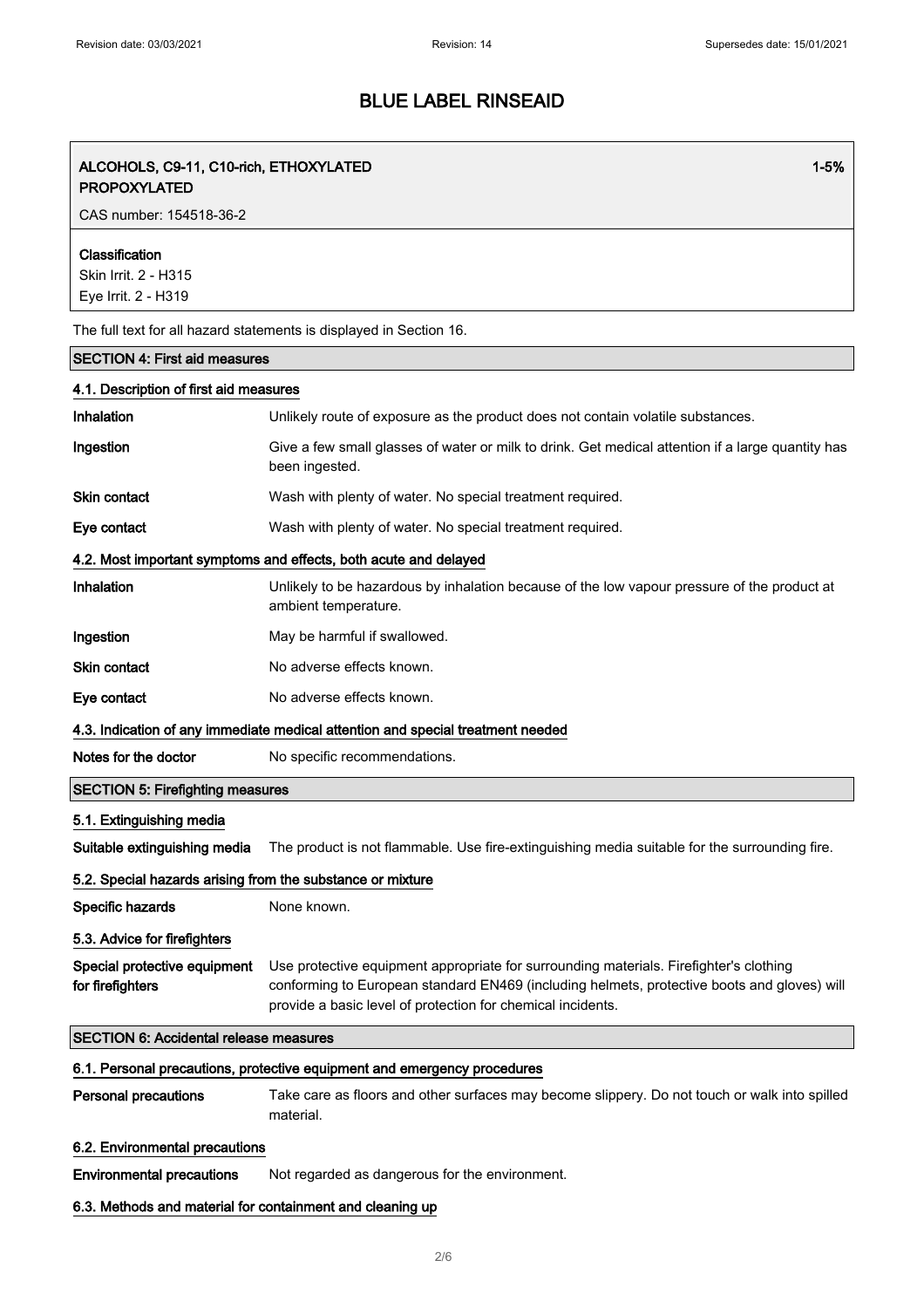Methods for cleaning up Flush away spillage with plenty of water.

### 6.4. Reference to other sections

Reference to other sections For waste disposal, see Section 13.

### SECTION 7: Handling and storage

#### 7.1. Precautions for safe handling

Usage precautions **Avoid spilling**.

### 7.2. Conditions for safe storage, including any incompatibilities

Storage precautions Keep only in the original container. Store at temperatures between 0°C and 40°C.

### 7.3. Specific end use(s)

Specific end use(s) The identified uses for this product are detailed in Section 1.2. Refer to Product Use Guide (PUG) for further information.

#### SECTION 8: Exposure controls/Personal protection

### 8.1. Control parameters

### Occupational exposure limits **ETHANOL**

Long-term exposure limit (8-hour TWA): WEL 1000 ppm 1920 mg/m<sup>3</sup> Short-term exposure limit (15-minute): WEL WEL = Workplace Exposure Limit.

### 8.2. Exposure controls

#### Protective equipment

| Appropriate engineering<br>controls | Not applicable.                                                          |
|-------------------------------------|--------------------------------------------------------------------------|
| Eye/face protection                 | No specific eye protection required during normal use.                   |
| Hand protection                     | No specific requirements are anticipated under normal conditions of use. |
| <b>Respiratory protection</b>       | Not applicable.                                                          |

#### SECTION 9: Physical and chemical properties

### 9.1. Information on basic physical and chemical properties

| Appearance                       | Clear liquid.     |
|----------------------------------|-------------------|
| Colour                           | Blue.             |
| Odour                            | Odourless.        |
| pH                               | Neutral.          |
| Initial boiling point and range  | $100^{\circ}$ C   |
| Flash point                      | Not applicable.   |
| <b>Relative density</b>          | ~1.001            |
| Solubility(ies)                  | Soluble in water. |
| <b>Decomposition Temperature</b> | Not determined.   |
| <b>Viscosity</b>                 | Non-viscous.      |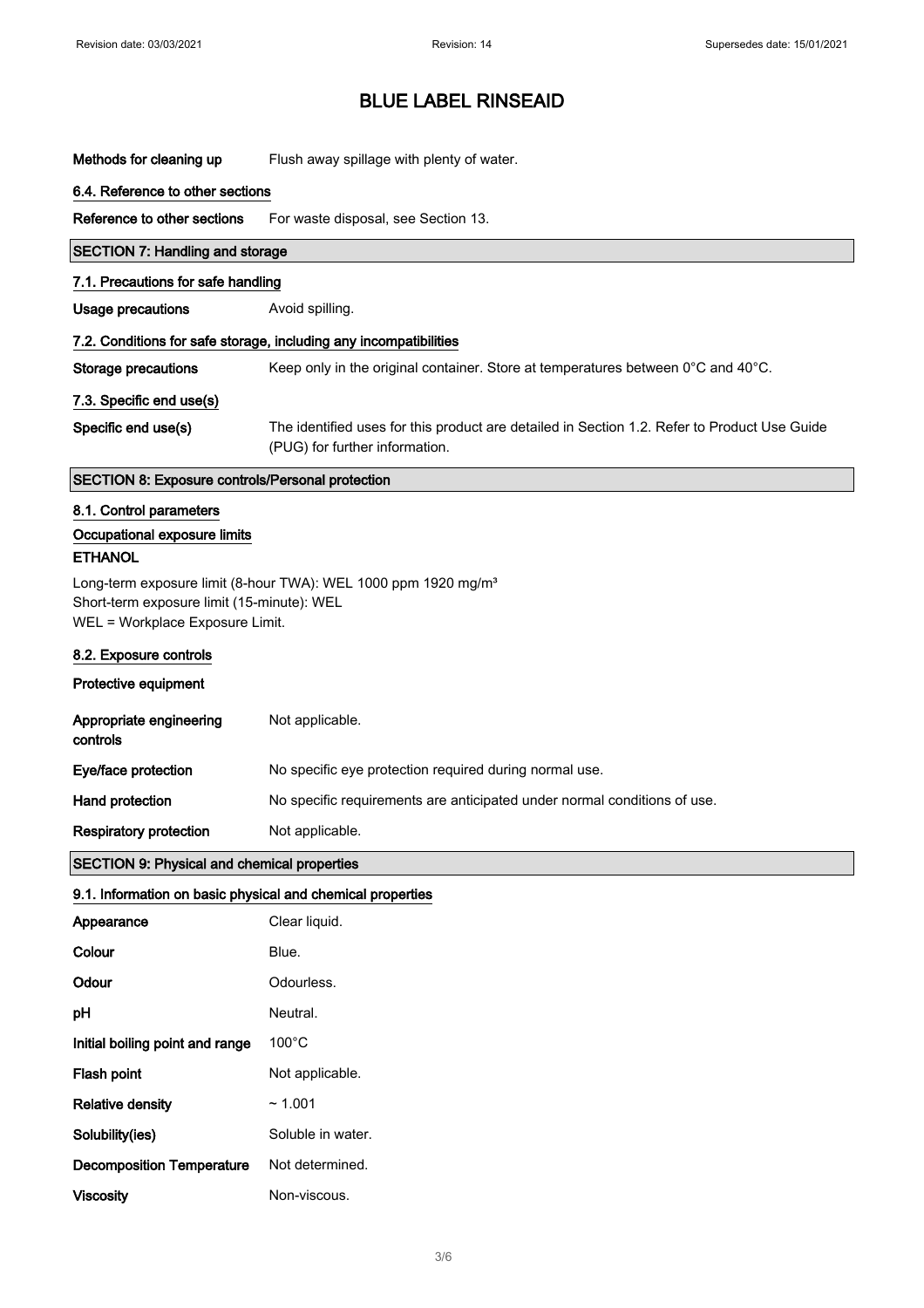| <b>Explosive properties</b>                                                | Not applicable.                                                                                                     |  |
|----------------------------------------------------------------------------|---------------------------------------------------------------------------------------------------------------------|--|
| <b>Oxidising properties</b>                                                | Does not meet the criteria for classification as oxidising.                                                         |  |
| 9.2. Other information                                                     |                                                                                                                     |  |
| Refractive index                                                           | $3 - 5$                                                                                                             |  |
| Volatile organic compound                                                  | This product contains a maximum VOC content of <0.1 %.                                                              |  |
| <b>SECTION 10: Stability and reactivity</b>                                |                                                                                                                     |  |
| 10.1. Reactivity                                                           |                                                                                                                     |  |
| Reactivity                                                                 | No test data specifically related to reactivity available for this product or its ingredients.                      |  |
| 10.2. Chemical stability                                                   |                                                                                                                     |  |
| <b>Stability</b>                                                           | Stable at normal ambient temperatures.                                                                              |  |
| 10.3. Possibility of hazardous reactions                                   |                                                                                                                     |  |
| Possibility of hazardous<br>reactions                                      | None known. Under normal conditions of storage and use, no hazardous reactions will occur.                          |  |
| 10.4. Conditions to avoid                                                  |                                                                                                                     |  |
| <b>Conditions to avoid</b>                                                 | No specific requirements are anticipated under normal conditions of use.                                            |  |
| 10.5. Incompatible materials                                               |                                                                                                                     |  |
| Materials to avoid                                                         | No specific material or group of materials is likely to react with the product to produce a<br>hazardous situation. |  |
| 10.6. Hazardous decomposition products                                     |                                                                                                                     |  |
| Hazardous decomposition<br>products                                        | No known hazardous decomposition products. Does not decompose when used and stored<br>as recommended.               |  |
| <b>SECTION 11: Toxicological information</b>                               |                                                                                                                     |  |
| 11.1. Information on toxicological effects                                 |                                                                                                                     |  |
| <b>Toxicological effects</b>                                               | Information given is based on data of the components and of similar products.                                       |  |
| Acute toxicity - inhalation<br><b>ATE inhalation (dusts/mists</b><br>mg/l) | 588.0                                                                                                               |  |
| <b>General information</b>                                                 | No specific health hazards known.                                                                                   |  |
| <b>SECTION 12: Ecological information</b>                                  |                                                                                                                     |  |
| Ecotoxicity                                                                | No negative effects on the aquatic environment are known.                                                           |  |
| 12.1. Toxicity                                                             |                                                                                                                     |  |
| Ecological information on ingredients.                                     |                                                                                                                     |  |
|                                                                            | <b>BRONOPOL (INN)</b>                                                                                               |  |
| Acute aquatic toxicity                                                     |                                                                                                                     |  |
| $LE(C)$ <sub>50</sub>                                                      | $0.01 < L(E)C50 \le 0.1$                                                                                            |  |
| M factor (Acute)                                                           | 10                                                                                                                  |  |
| 12.2. Persistence and degradability                                        |                                                                                                                     |  |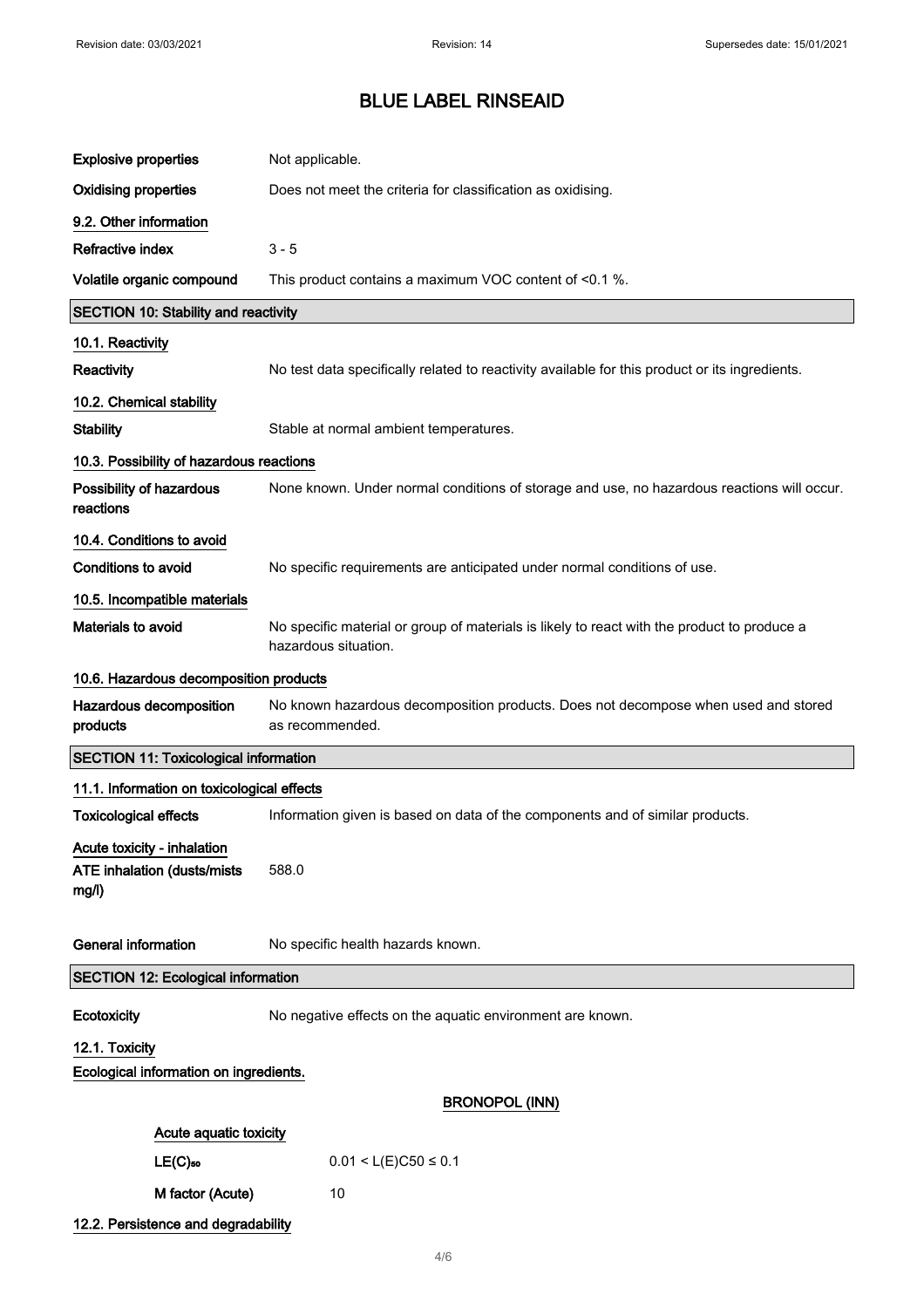| Persistence and degradability The product is biodegradable.                                    |                                                                                                                                |  |
|------------------------------------------------------------------------------------------------|--------------------------------------------------------------------------------------------------------------------------------|--|
| 12.3. Bioaccumulative potential                                                                |                                                                                                                                |  |
| <b>Bioaccumulative potential</b>                                                               | No potential for bioaccumulation.                                                                                              |  |
| 12.4. Mobility in soil                                                                         |                                                                                                                                |  |
| <b>Mobility</b>                                                                                | The product is soluble in water.                                                                                               |  |
| 12.5. Results of PBT and vPvB assessment                                                       |                                                                                                                                |  |
| <b>Results of PBT and vPvB</b><br>assessment                                                   | This product does not contain any substances classified as PBT or vPvB.                                                        |  |
| 12.6. Other adverse effects                                                                    |                                                                                                                                |  |
| Other adverse effects                                                                          | None known.                                                                                                                    |  |
| <b>SECTION 13: Disposal considerations</b>                                                     |                                                                                                                                |  |
| 13.1. Waste treatment methods                                                                  |                                                                                                                                |  |
| General information                                                                            | Dispose of surplus products and those that cannot be recycled via a licensed waste disposal<br>contractor.                     |  |
| Disposal methods                                                                               | Dispose of waste to licensed waste disposal site in accordance with the requirements of the<br>local Waste Disposal Authority. |  |
| <b>SECTION 14: Transport information</b>                                                       |                                                                                                                                |  |
| General                                                                                        | The product is not covered by international regulations on the transport of dangerous goods<br>(IMDG, IATA, ADR/RID).          |  |
| 14.1. UN number                                                                                |                                                                                                                                |  |
| Not applicable.                                                                                |                                                                                                                                |  |
| 14.2. UN proper shipping name                                                                  |                                                                                                                                |  |
| Not applicable.                                                                                |                                                                                                                                |  |
| 14.3. Transport hazard class(es)                                                               |                                                                                                                                |  |
| No transport warning sign required.                                                            |                                                                                                                                |  |
| 14.4. Packing group                                                                            |                                                                                                                                |  |
| Not applicable.                                                                                |                                                                                                                                |  |
| 14.5. Environmental hazards                                                                    |                                                                                                                                |  |
| Environmentally hazardous substance/marine pollutant<br>No.                                    |                                                                                                                                |  |
| 14.6. Special precautions for user                                                             |                                                                                                                                |  |
| Not applicable.                                                                                |                                                                                                                                |  |
|                                                                                                | 14.7. Transport in bulk according to Annex II of MARPOL and the IBC Code                                                       |  |
| Transport in bulk according to Not applicable.<br>Annex II of MARPOL 73/78<br>and the IBC Code |                                                                                                                                |  |

SECTION 15: Regulatory information

15.1. Safety, health and environmental regulations/legislation specific for the substance or mixture